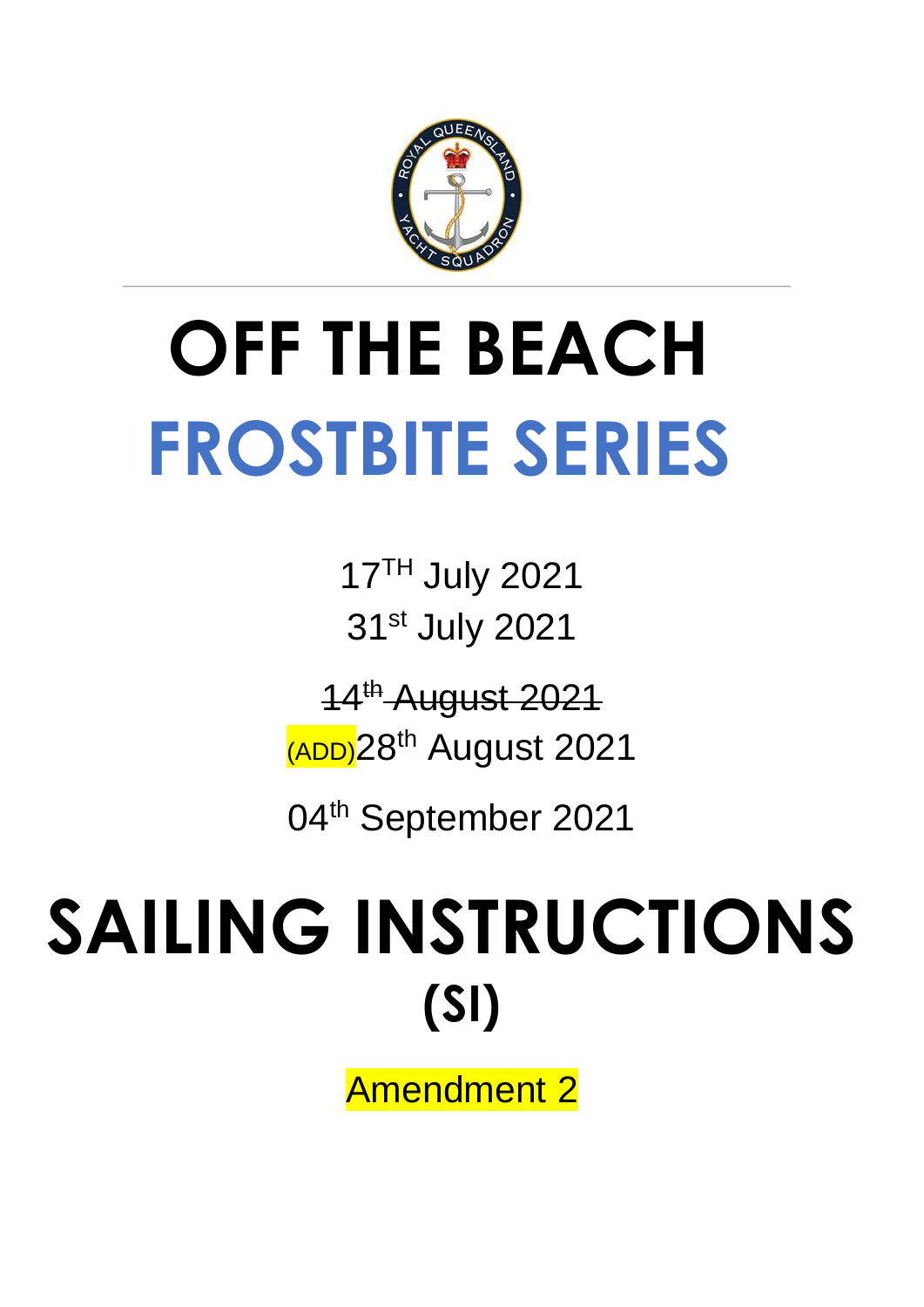### Organising Authority

# **ROYAL QUEENSLAND YACHT SQUADRON LTD**

## 578 Royal Esplanade, Manly, QLD 4179

*The notation '[NP]' in a rule of the sailing instructions (SIs) means that a boat may not protest another boat for breaking that rule. This changes RRS 60.1(a).* 

#### **1. RULES**

- 1.1 The event is governed by the rules as defined in The Racing Rules of Sailing.
- 1.2 The prescriptions and special regulations of Australian Sailing (AS) Part 2 will apply [\(See](https://cdn.revolutionise.com.au/site/xa1nwvde4pplvtmv.pdf)  [Here\)](https://cdn.revolutionise.com.au/site/xa1nwvde4pplvtmv.pdf).
- 1.3 Etchells & VXOne shall comply with AS Special Regulations Part 1, Category 7 (See [Here\)](https://cdn.revolutionise.com.au/site/dcppqwtztjf34alt.pdf).
	- 1.4 The applicable class rules will apply.
	- 1.5 Appendix P may apply.
- 1.6 The RQYS Constitution, Club Participation Rules, House Rules and Codes of Conduct will apply.
	- 1.7 Competitors must comply with Qld Government COVID-19 contact tracing via the electronic app "Check in Qld".
	- 1.8 Failure to SIGN ON shall result in that boat being penalised three (3) points for the first race of the session (but not worse than DNF). Failure to SIGN OFF shall result in that boat being penalised three (3) points for the last race of the session (but not worse than DNF). Penalties shall be applied without a hearing. This changes RRS 63.1 and A5.

#### **2. CHANGES TO SAILING INSTRUCTIONS**

2.1. Any change to the sailing instructions will be posted before 0900 on the day it will take effect, except that any change to the schedule of races will be posted by 2000 on the day before it will take effect.

#### **3. COMMUNICATIONS WITH COMPETITORS**

- 3.1. Notices to competitors will be posted on the official notice board located at <https://www.rqys.com.au/sailingnoticeboard/> .
- 3.2. The race office is located at The RQYS Sailing Office located adjacent to Rigging Lawn 2, telephone 3396 8666, email sailing@rgys.com.au.
- 3.3. [DP] While racing, except in an emergency, a boat shall not make voice or data transmissions and shall not receive voice or data communication that is not available to all boats.

#### **4. CODE OF CONDUCT**

- 4.1 [DP] Competitors and support persons shall comply with reasonable requests from race officials.
- 4.2 [DP] Competitors and support persons shall handle any equipment or place advertising provided by the organizing authority with care, seamanship, in accordance with any instructions for its use and without interfering with its functionality.

#### **5. SIGNALS MADE ASHORE**

- 5.1. Signals made ashore will be displayed at the official flag pole located at the top of the Eastern Gangway of the Bill Kirby Docks.
- 5.2. When flag AP is displayed ashore, '1 minute' is replaced with 'not less than 45 minutes' in Race Signals AP.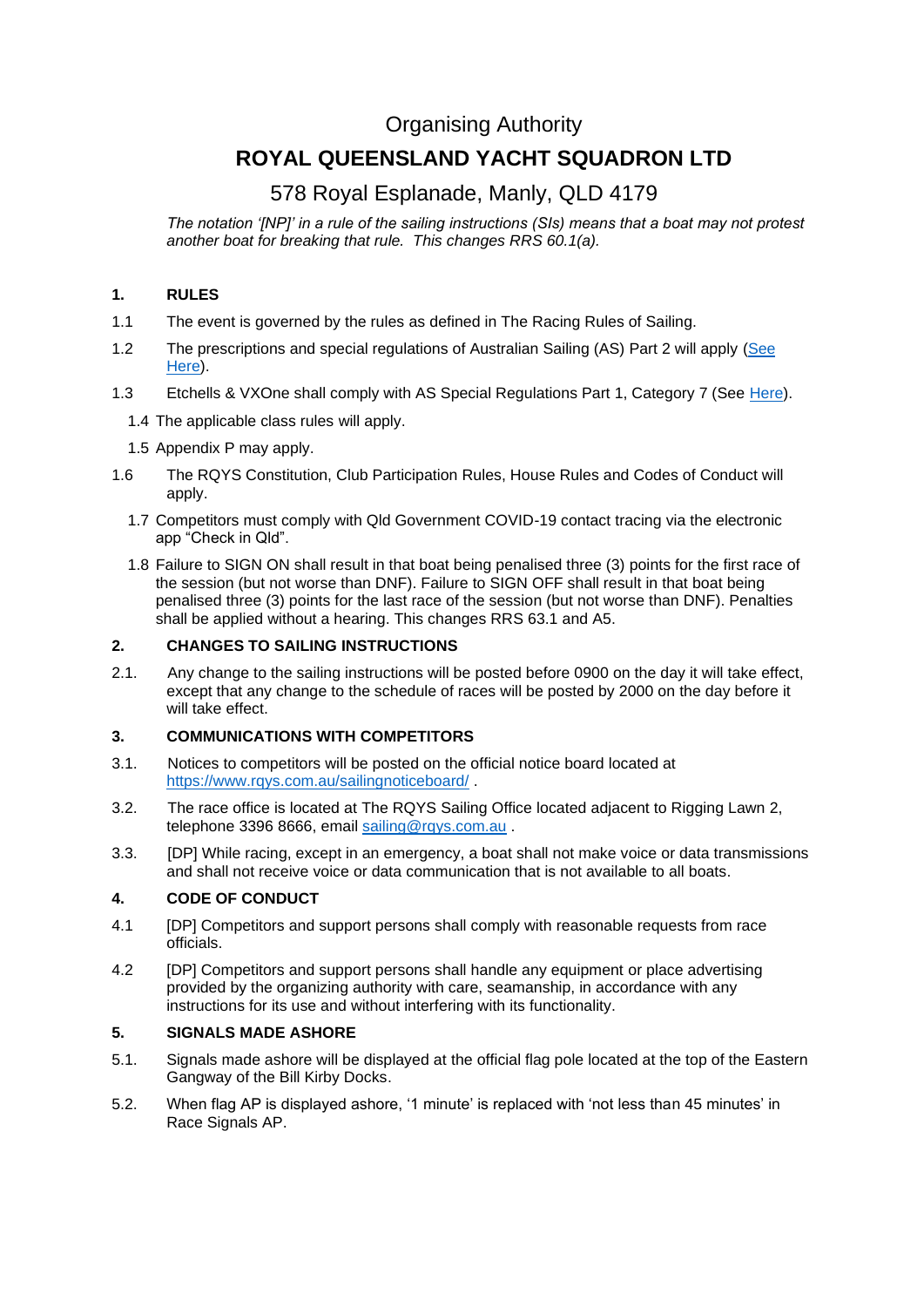#### **6. SCHEDULE OF RACES**

| Date                               | Event                     | <b>Time/First Warning</b> |
|------------------------------------|---------------------------|---------------------------|
| 17th July 2021                     | Race 1 - Northern Course  | 1200hrs                   |
|                                    | Race 1 - Southern Course  | 1230hrs                   |
|                                    | Race 2                    | After Race 1              |
|                                    | Race 3                    | After Race 2              |
| 31 <sup>st</sup> July 2021         | Race 4 - Northern Course  | 1200hrs                   |
|                                    | Race 4 – Southern Course  | 1230hrs                   |
|                                    | Race 5                    | After Race 4              |
|                                    | Race 6                    | After Race 5              |
| 14 <sup>th</sup> August 2021       | Race 7 - Northern Course  | 1200hrs                   |
| (ADD 28 <sup>th</sup> August 2021) | Race 7 - Southern Course  | 1230hrs                   |
|                                    | Race 8                    | After Race 7              |
|                                    | Race 9                    | After Race 8              |
| 4 <sup>th</sup> September 2021     | Race 10 - Northern Course | 1200hrs                   |
|                                    | Race 10 - Southern Course | 1230hrs                   |
|                                    | Race 11                   | After Race 10             |
|                                    | Race 12                   | After Race 11             |

- 6.1. One extra race per day may be sailed, provided that no class becomes more than one race ahead of schedule and the change is made according to SI 2.1.
- 6.2. No warning signal will be made after 1500.

#### **7. CLASS FLAGS**

| <b>Fleet</b>                                | <b>Flag</b>                     |
|---------------------------------------------|---------------------------------|
| <b>Etchells</b>                             | White with Blue Class Insignia  |
| Hobie 16                                    | Blue with Black Class Insignia  |
| <b>Mixed Catamarans</b>                     | Start with Hobie 16 Class       |
| VX One                                      | VX One Class Flag               |
| 29er                                        | Red Insignia, White Background  |
| 49er                                        | Red Insignia, White Background  |
| Nacra 15                                    | Blue Insignia, White Background |
| 12ft, 14ft, 16ft and 18ft Skiffs, and Moths | Yellow Flag                     |
| Laser Full Rig                              | White with Red Class Insignia   |
| Laser Radial                                | Green with Red Class Insignia   |
| Laser 4.7                                   | Yellow with Red Class Insignia  |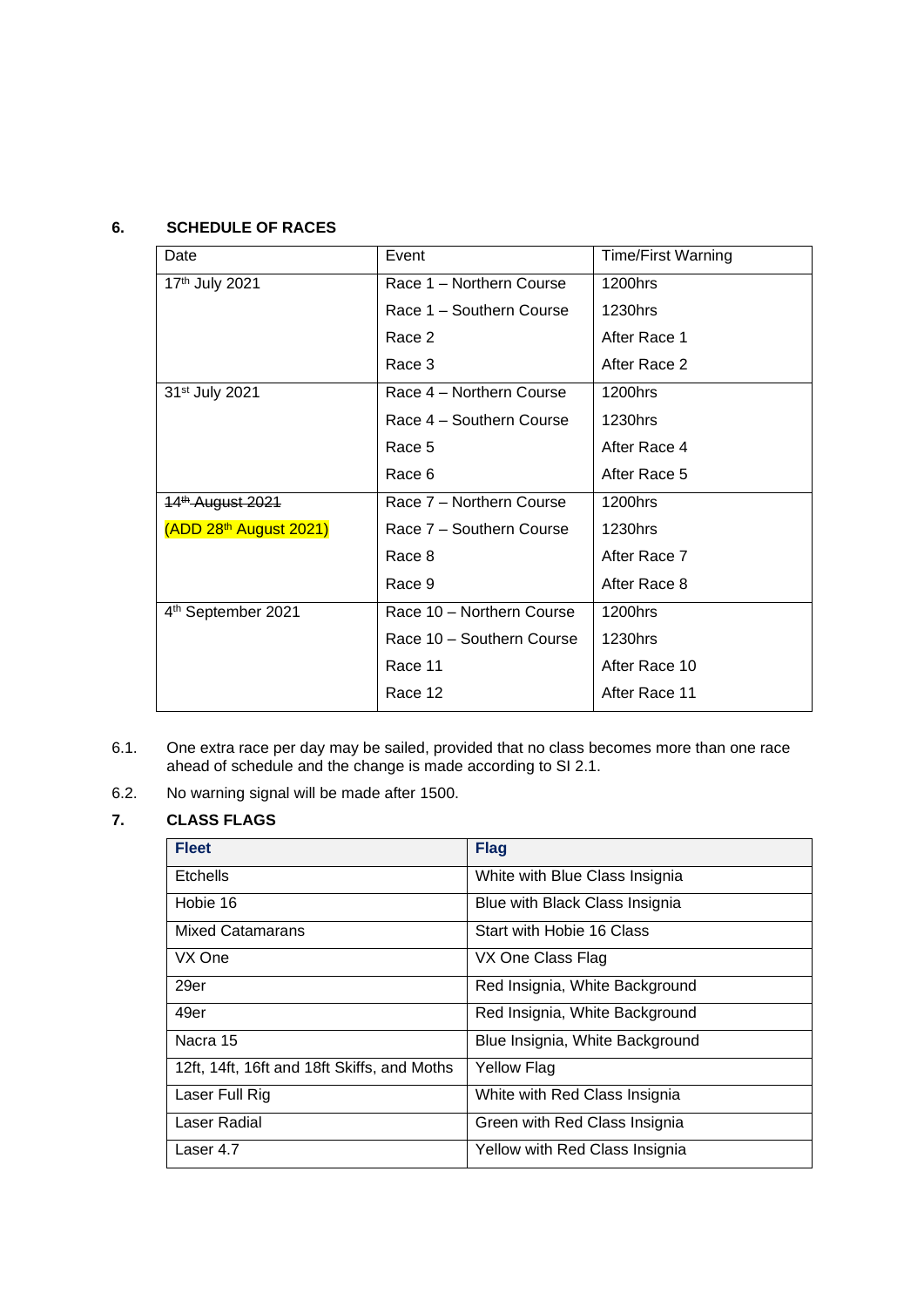| Windsurfing (incl. Foilers)  | White with Red Bic Techno Insignia |
|------------------------------|------------------------------------|
| Flying 11                    | White with Blue Flying 11 Insignia |
| <b>Optimist and Sabot</b>    | White with Optimist Black Insignia |
| <b>Mixed Northern Course</b> | Code Flag E                        |
| <b>Mixed Southern Course</b> | <b>Yellow Flag</b>                 |
| Finn                         | White with Blue Insignia           |
| O'Pen Skiff                  | Black Insignia, White Background   |
| OK Dinghy                    | Red Insignia, White Background     |

#### **8. RACING AREA**

8.1 SI Attachment A displays the approximate race areas.

#### **9. COURSES**

- 9.1. The diagrams in SI Attachment B shows the courses, including the approximate angles between legs, the order in which marks are to be passed, and the side on which each mark is to be left.
- 9.2. No later than the warning signal, the race committee signal vessel will display the approximate compass bearing of the first leg.

#### **10. MARKS**

10.1. Marks are as described in SI Attachment B

#### **11. THE START**

- 11.1. Races will be started using RRS 26 with the warning signal made 5 minutes before the starting signal.
- 11.2. The starting line is between a staff displaying an orange flag on the signal vessel at the starboard end and the course side of the port-end starting mark.
- 11.3. Classes whose warning signal has not been made shall avoid the starting area during the starting sequence for other races.
- 11.4. A boat that does not start within 5 minutes after her starting signal will be scored Did Not Start without a hearing. This changes RRS A5.1 and A5.2.

#### **12. CHANGE OF THE NEXT LEG OF THE COURSE**

- 12.1. Northern Course: To change the next leg of the course, the race committee will lay a new mark (or move the finishing line) and remove the original mark as soon as practicable. When in a subsequent change a new mark is replaced, it will be replaced by an original mark.
- 12.2. Southern Course: To change the next leg of the course, the race committee will move the original mark or the finishing line to a new position.

#### **13. THE FINISH**

13.1. The finishing line is between a staff displaying a blue flag on the finishing vessel and the course side of the finishing mark.

#### **14. PENALTY SYSTEM**

- 14.1. For the foilers, skiff and multihull, RRS 44.1 is changed so that the Two-Turn Penalty is replaced by a One-Turn Penalty.
- 14.2. A boat which Does Not Compete (DNC) in a race shall be scored the number competitors within the fleet at the starting area, plus an additional three (3) points. This changes RRS A9.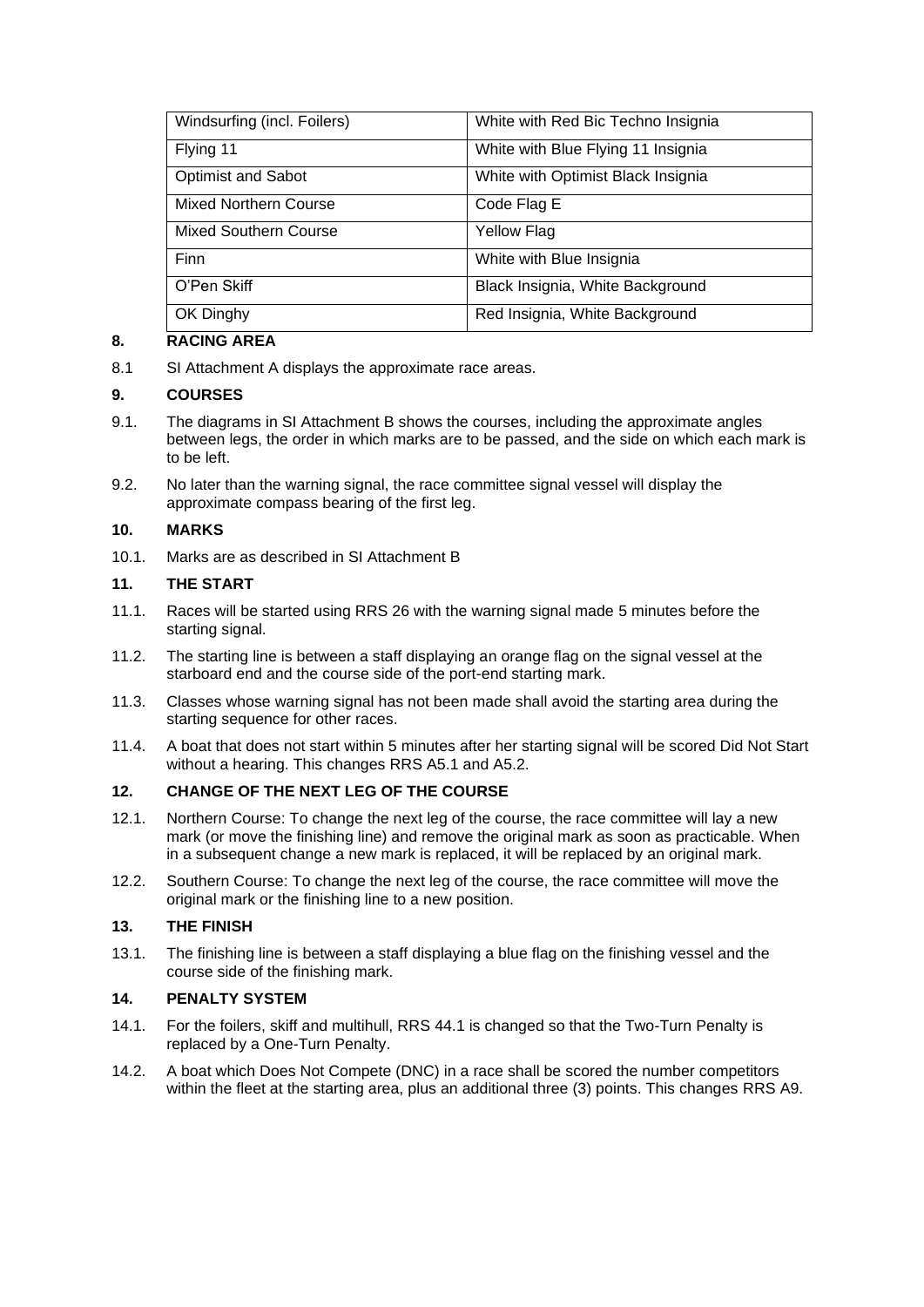#### **15. TIME LIMITS [AND TARGET TIMES]**

- 15.1. The time limit for the first boat in each class will be 60 minutes.
- 15.2. The Target Times are as follows:

| Class                                        | <b>Target Time</b> |
|----------------------------------------------|--------------------|
| <b>Windsurfing Foilers</b>                   | 15 minutes         |
| Windsurfing (excl. Foilers)                  | 25 minutes         |
| Optimist, Sabot, O'pen Skiff, Mixed Southern | 30 minutes         |
| Course                                       |                    |
| All Laser, Flying 11, 125, OK Dinghy, Finn,  | 40 minutes         |
| Etchells, 9ers, Nacra15, Hobie 16, Mixed     |                    |
| Northern Course                              |                    |

- 15.3. With the exception of the Optimist and Flying 11 classes, boats failing to finish within 15 minutes after the first boat sails the course and finishes shall be scored Did Not Finish (DNF) without a hearing. This changes RRS 35, A4 and A5.
- 15.4. Optimist and Flying 11 boats failing to finish within 25 minutes after the first boat sails the course and finishes shall be scored Did Not Finish (DNF) without a hearing. This changes RRS 35, A4 and A5.

#### **16. HEARING REQUESTS**

- 16.1. Protest forms are available at the RQYS Sailing Office. Protests and requests for redress or reopening shall be delivered there within the appropriate time limit.
- 16.2. For each class, the protest time limit is 60 minutes (90 minutes for any class when they sail on the course east of Green Island) after the last boat has finished the last race of the day or the race committee signals no more racing today, whichever is later.
- 16.3. Notices shall be posted on the online notice board no later than 30 minutes after the protest time limit to inform competitors of hearings in which they are parties or named as witnesses. Hearings shall be held in the specified protest room, beginning at the time posted.
- 16.4. Notices of protests by the Race Committee or Protest Committee shall be posted to inform boats under RRS 61.1(b).
- 16.5. Breaches of SI 16.2 and 16.3, 18, 19 and 27.2 shall not be grounds for a protest by a boat. This changes RRS 60.1(a).
- 16.6. Discretionary penalties may be applied by the Protest Committee.
- 16.7. All marine incidents must be reported to the Race Committee in addition to regulatory requirements to report marine incidents to Marine Safety Queensland (MSQ).

#### **17. SCORING**

- 18. Three (3) races are required to be completed to constitute a series
- 19. When fewer than four (4) races have been completed, a boat's series score will be the total of her race scores
- 20. When from four (4) to six (6) races have been completed, a boat's series score will be the total of her race scores excluding her worst score.
- 21. When from seven (7) to nine (9) races have been completed, a boat's series score will be the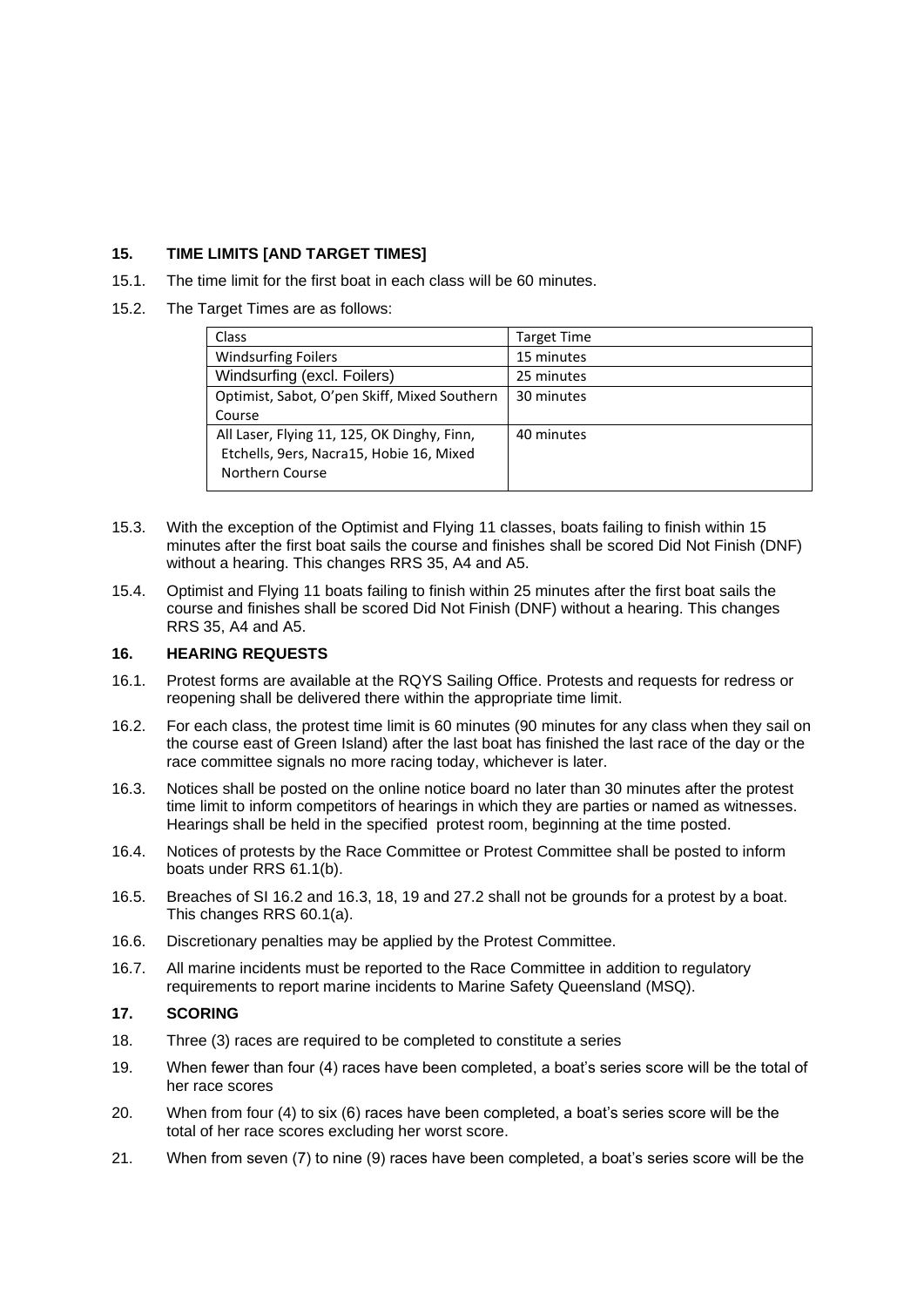total of her race scores excluding her two worst score.

22. When ten (10) or more races have been completed, a boat's series score will be the total of her race scores excluding her three worst scores.

#### **23. SAFETY REGULATIONS**

- 23.1. All skippers shall SIGN ON before racing each day and SIGN OFF at the earliest possible time after the completion of racing (but not later than the end of protest time).
- 23.2. The skipper of a boat that retires or does not intend to continue racing is required to SIGN OFF immediately on return to shore.
- 23.3. A boat that retires from a race shall notify the race committee as soon as possible.
- 23.4. Competitors shall comply with the following harbour bylaws:
	- a. All sailing vessels shall give way to powered vessels at all times whilst inside the Manly Boat Harbour.
	- b. Once outside the Manly Boat Harbour, competitors are to as soon as possible stay outside of the main channel, keeping clear of powered vessels.
	- c. No Spinnakers are to be flown in the Manly Harbour 6-knot area.
- 17.5 Boats failing to comply with SI24 may be protested by the Race Committee and receive a penalty less than DSQ as decided by the Protest Committee. This changes rules 63.1, A4 and A5.

#### **24. REPLACEMENT OF CREW OR EQUIPMENT**

- 24.1. With written approval from the Organising Authority, skippers may change boats, sails and equipment throughout the season and retain points if they remain in the same class.
- 24.2. Boats intending to race with a sail number other than stipulated on their entry shall complete the Change to Sail Number register prior to racing. Failure to comply shall result in the boat being scored DNC without a hearing for all races on that day. This changes RRS 63.1, A4 and A5.

#### **25. EQUIPMENT AND MEASUREMENT CHECKS**

- 25.1. A boat or equipment may be inspected at any time for compliance with the class rules, notice of race and sailing instructions.
- 25.2. [DP] When instructed by a race official on the water, a boat shall proceed to a designated area for inspection.

#### **26. OFFICIAL VESSELS**

- 26.1. Official boats shall be marked with a white flag or sticker with black letters 'RC'.
- 26.2. Club Coaches may provide advice to any competitor during club racing

#### **27. TRASH DISPOSAL**

27.1. Trash may be placed aboard official or support person vessels.

#### **28. PRIZES**

28.1. Prizes will be awarded to 1<sup>st</sup>, 2<sup>nd</sup> and 3<sup>rd</sup> in each class/division for which 5 or more entries are received.

#### **29. RISK STATEMENT**

29.1. RRS 3 states: 'The responsibility for a boat's decision to participate in a race or to continue to race is hers alone.' By participating in this event each competitor agrees and acknowledges that sailing is a potentially dangerous activity with inherent risks. These risks include strong winds and rough seas, sudden changes in weather, failure of equipment, boat handling errors, poor seamanship by other boats, loss of balance on an unstable platform and fatigue resulting in increased risk of injury. **Inherent in the sport of sailing is the risk of permanent,**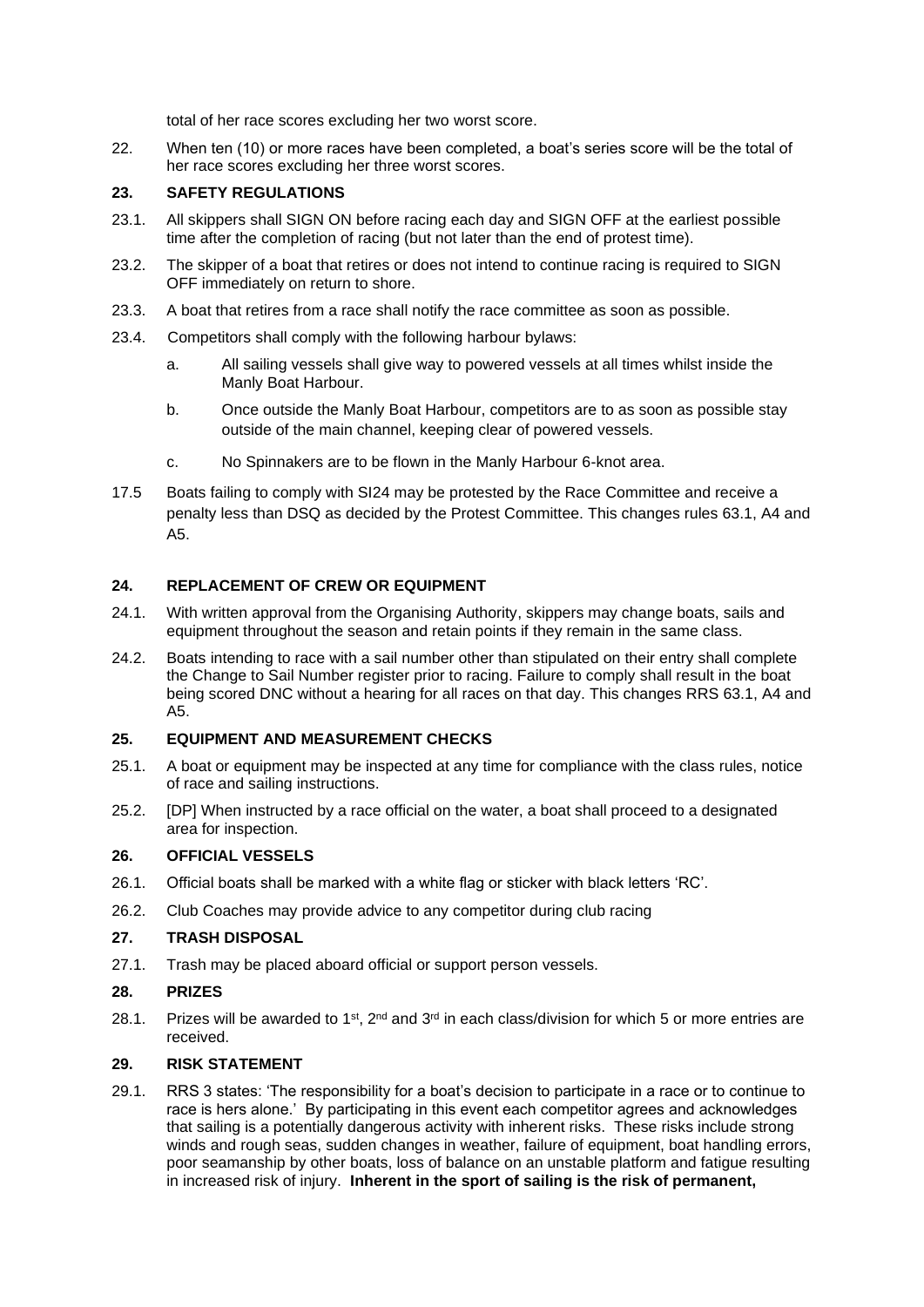#### **catastrophic injury or death by drowning, trauma, hypothermia or other causes.**

#### **30. INSURANCE**

30.1. Each participating boat shall be insured with valid third-party liability insurance with a minimum cover of \$10,000,000AUD per incident or the equivalent.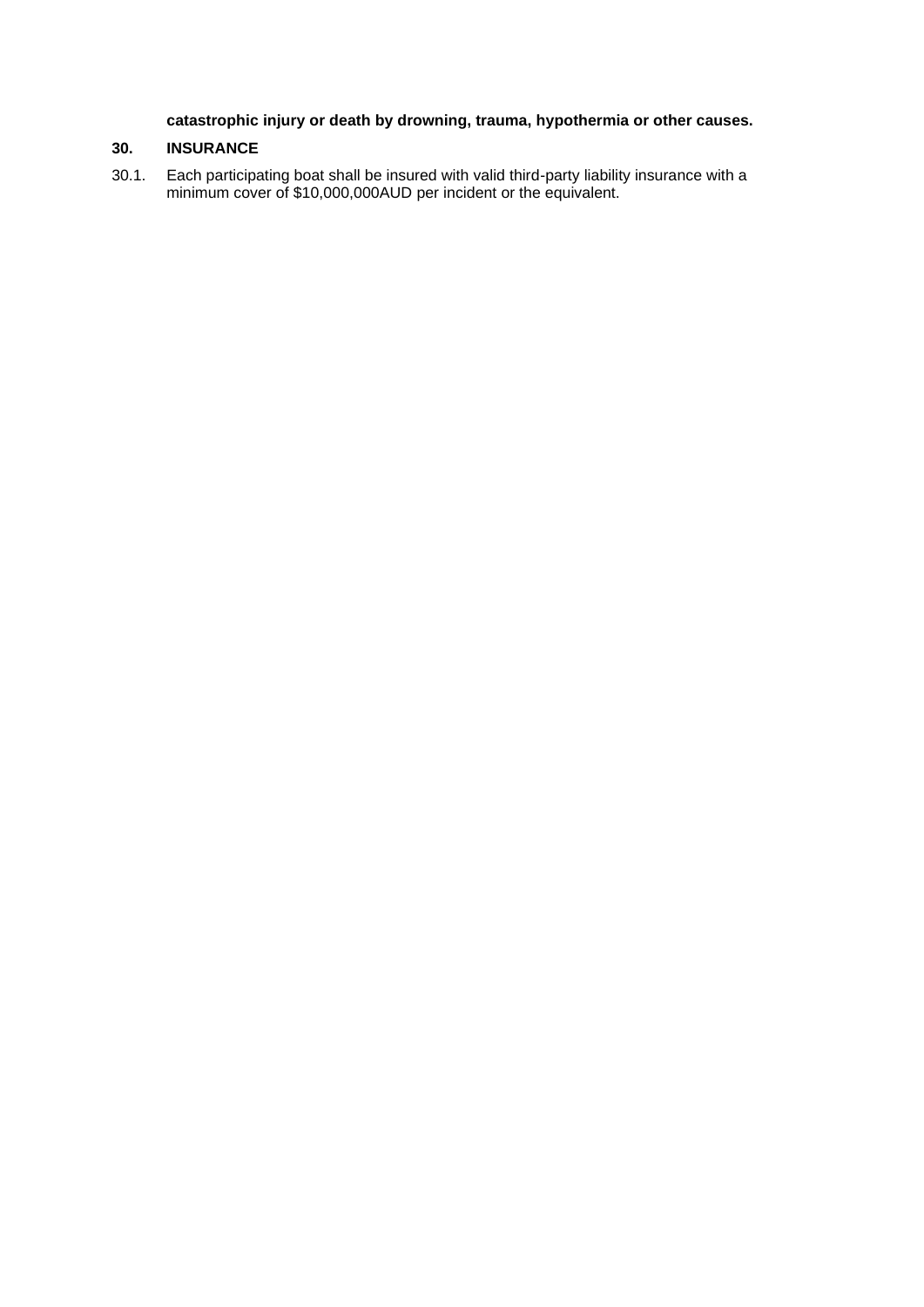#### **SI Attachment A**

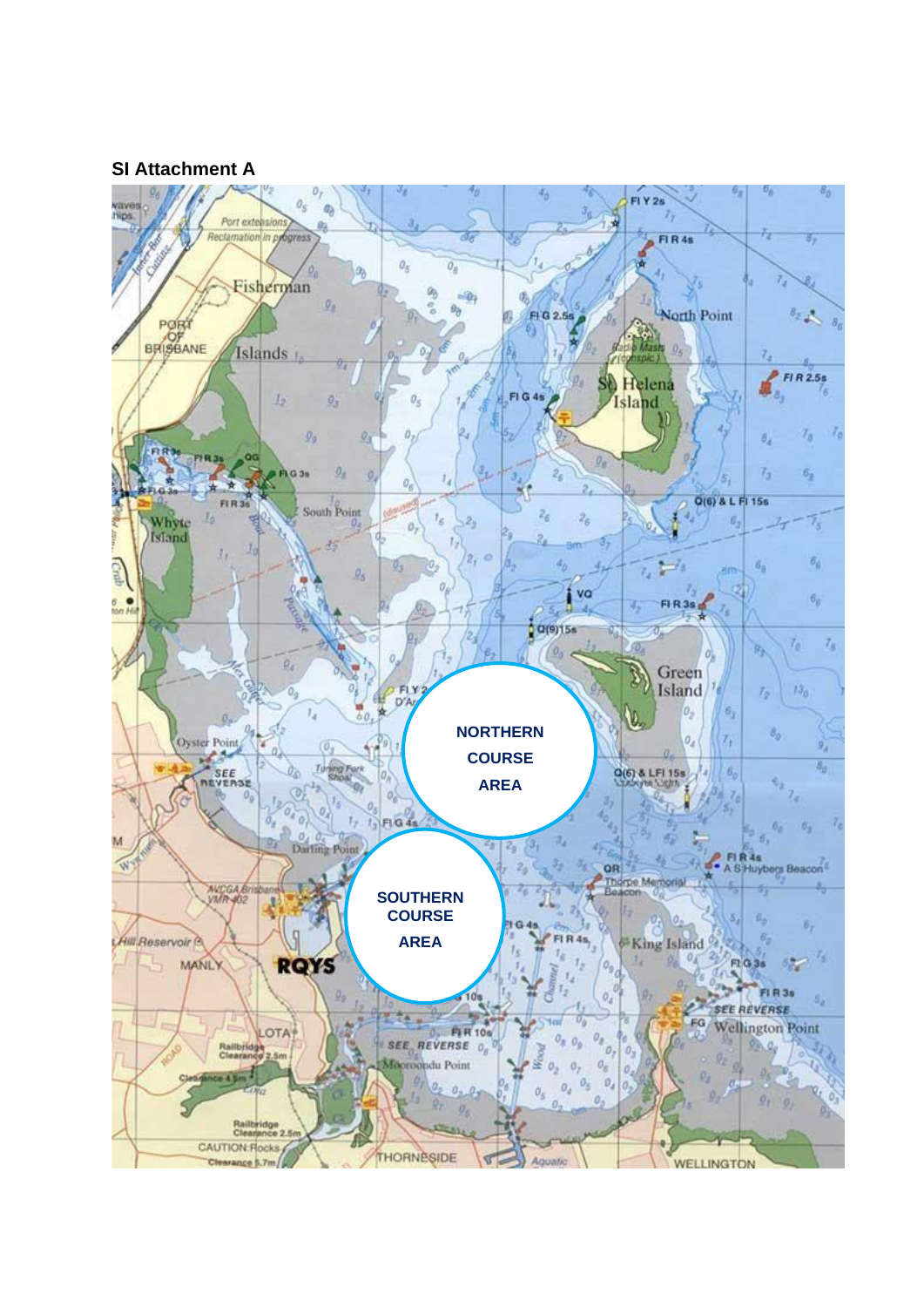|  | SI Attachment B - Northern Course |  |  |  |
|--|-----------------------------------|--|--|--|
|--|-----------------------------------|--|--|--|

| <b>CODE</b>                                                 | <b>COURSE</b>                                                                          | <b>MARKS DESCRIPTION</b>                                 |  |
|-------------------------------------------------------------|----------------------------------------------------------------------------------------|----------------------------------------------------------|--|
| LA <sub>2</sub><br>Start – $1A - 2s/2p - 1A - 2p - F$ inish |                                                                                        | Mark 1A: Purple Inflatable<br>Mark 1B: Yellow Inflatable |  |
|                                                             |                                                                                        | Marks 2s & 2p: Orange Teardrop                           |  |
| LA <sub>3</sub>                                             | Start $-$ 1A $-$ 2s/2p $-$ 1A $-$ 2s/2p $-$ 1A $-$ 2p $-$ Finish                       | Start Pin, Finish Pin, Mark 1C:<br>Orange Teardrop       |  |
|                                                             |                                                                                        | <b>Change Mark: Black and White</b>                      |  |
| L <sub>2</sub>                                              | Start $-$ 1B $-$ 1C $-$ 2s/2p $-$ 1B $-$ 1C $-$ 2p $-$ Finish                          | checked inflatable.                                      |  |
| L <sub>3</sub>                                              | Start $-$ 1B $-$ 1C $-$ 2s/2p $-$ 1B $-$ 1C $-$ 2s/2p $-$ 1B $-$<br>$1C - 2p - Finish$ |                                                          |  |